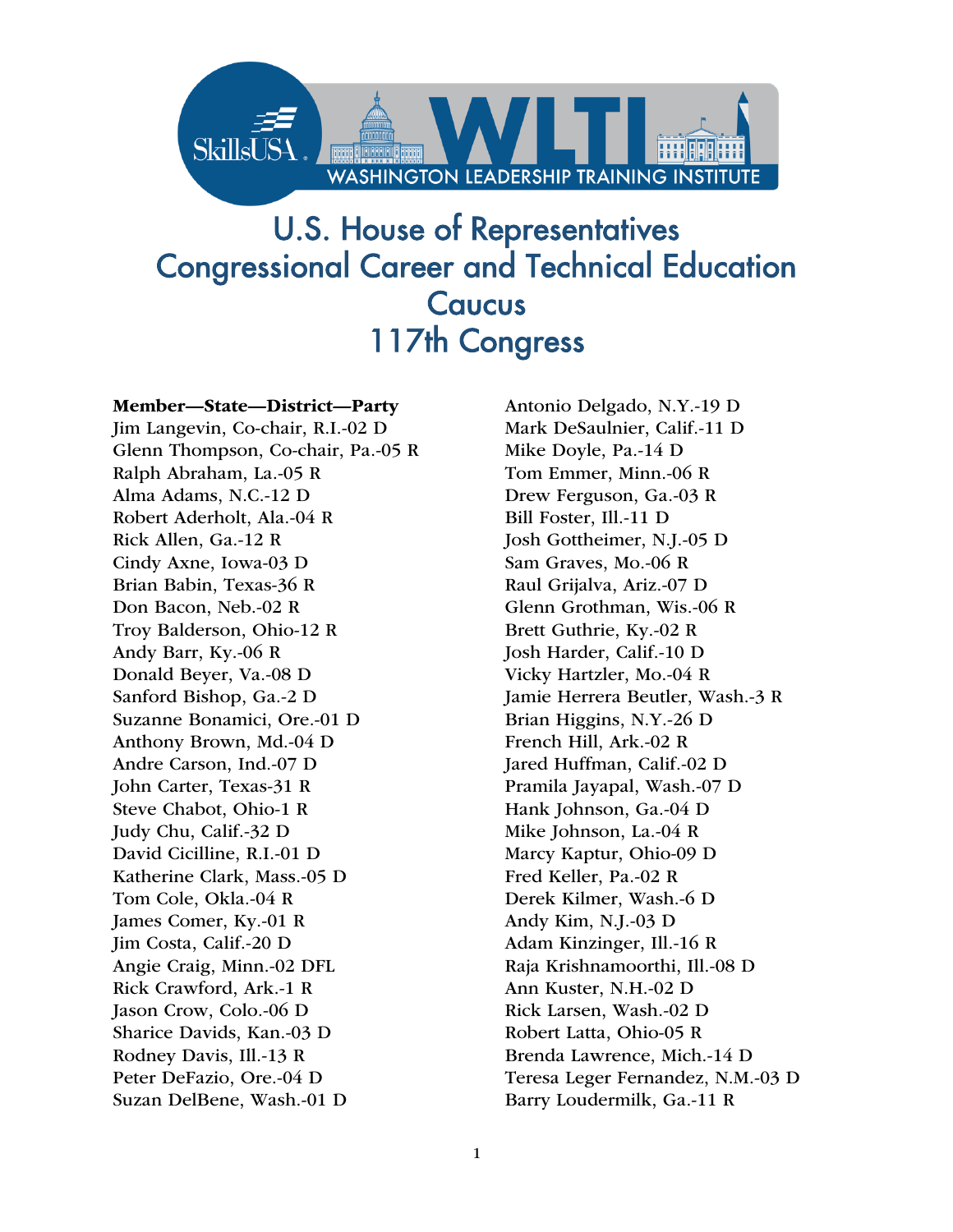

## U.S. House of Representatives Congressional Career and Technical Education Caucus 117th Congress

Frank Lucas, Okla.-3 R Blaine Luetkemeyer, Mo.-09 R Sean Maloney, N.Y.-18 D Patrick McHenry, N.C.-10 R David McKinley, W.V.-01 R Cathy McMorris Rodgers, Wash.-05 R Jerry McNerney, Calif.-09 D Carol Miller, W.V.-03 R Joseph Morelle, N.Y.-25 D Frank Mrvan, Ind.-01 D Markwayne Mulin, Okla.-2 R Donald Norcross, N.J.-01 D Ralph Norman, S.C.-05 R Ilhan Omar, Minn.-05 D Donald M. Payne, Jr., N.J.-10 D Ed Perlmutter, Colo.-7 D Scott Peters, Calif.-52 D Mark Pocan, Wis.-02 D David Price, N.C.-04 D Hal Rogers, Ky.-05 R Dutch Ruppersberger, Md.-02 D Tim Ryan, Ohio-13 D Linda Sanchez, Calif.-39 D Jan Schakowsky, Ill.-09 D

Adam Schiff, Calif.-28 D Kurt Schrader, Ore.-5 D David Schweikert, Ariz.-6 R Mike Simpson, Idaho-02 R Elissa Slotkin, Mich.-08 D Adam Smith, Wash.-9 D Adrian Smith, Neb.-03 R Jason Smith, Mo.-08 R Lloyd Smucker, Pa.-16 R Darren Soto, Fla.-09 D Chris Stewart, Utah-2 R Bennie Thompson, Miss.-02 D Mike Thompson, Calif.-05 D Paul Tonko, N.Y.-20 D Lori Trahan, Mass.-03 D Michael Turner, Ohio-10 R Fred Upton, Ohio-10 R Marc Veasy, Texas-33 D Randy Weber, Texas-14 R Bruce Westerman, Ark.-4 R Frederica Wilson, Fla.-24 D Joe Wilson, S.C.-02 R Rob Wittman, Va.-01 R John Yarmuth, Ky.-03 D